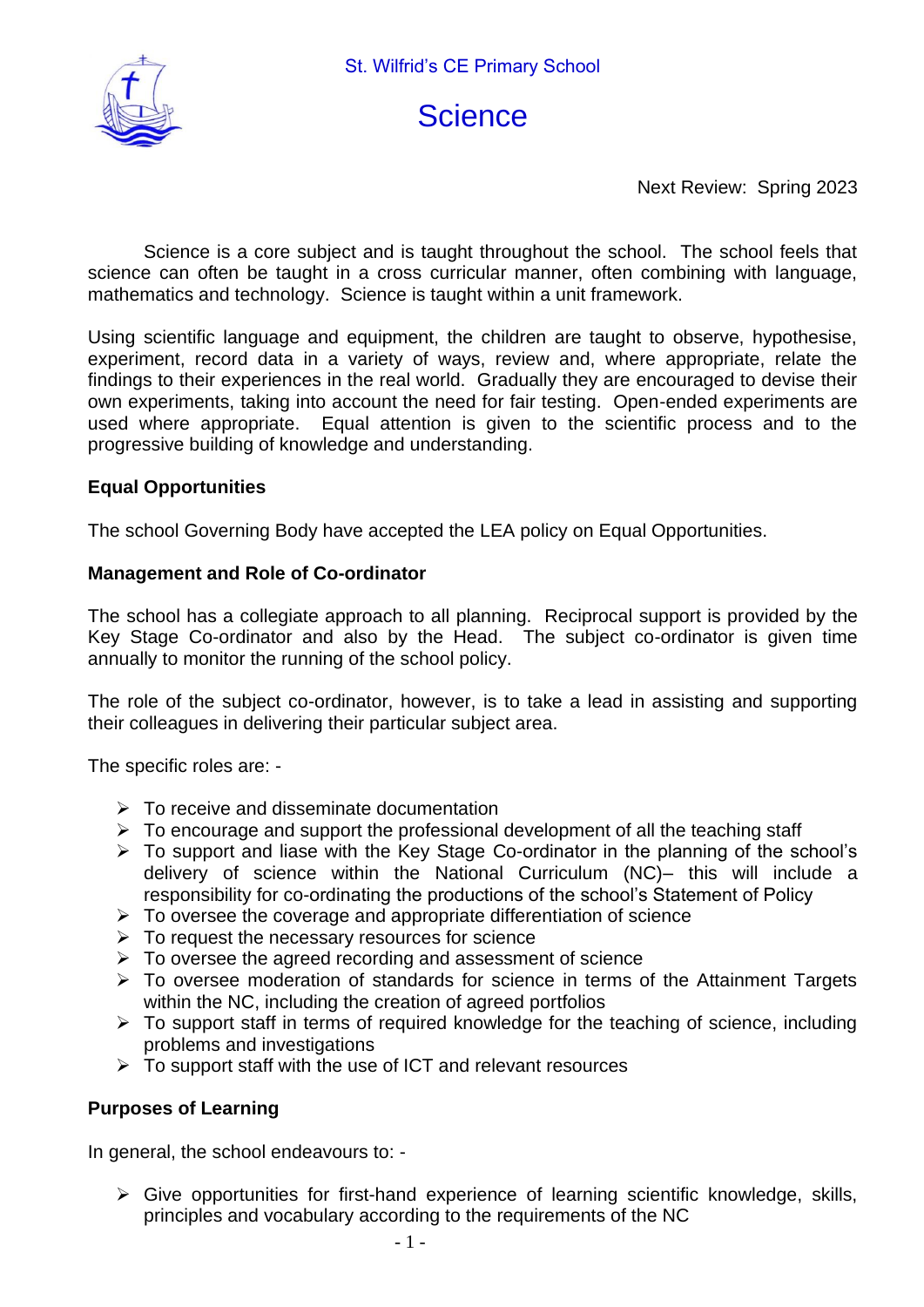## St. Wilfrid's CE Primary School

- $\triangleright$  Enable children to understand scientific principles
- ➢ Develop and investigative and enquiring attitude towards both prescriptive and openended practical investigations, using both primary and secondary sources and gain the ability to recall and apply the knowledge and skills in familiar and unfamiliar situations
- $\triangleright$  Enable children to enjoy and appreciate the relevance of scientific learning in the context of a wide body of knowledge and skills within their everyday environment and life
- $\triangleright$  Appreciate the importance of scientific discovery, both past and present, in improving the quality of life for the individual and communities
- $\triangleright$  Evaluate the implications of scientific innovations, both past and present, on the environment

## **Teacher Planning**

## **Early Years Foundation Stage**

Science is split into four main areas for assessment which are:-

Exploration and investigation (AT1) Life processes and living things Materials and their properties Physical processes

All Science work is taught through topics and gives children a basic understanding of scientific ideas. The following areas are covered and contain a broad balance of skills and knowledge: -

#### **Early Years Topics – Understanding of the world – The World**

My Body - A1 Life processes and living things Toys - A2 Physical - forces and motions (push and pull) Food- SP1 Changing materials – variation and classification Growing- SP2 Life processes and living things Animals- SU1 Humans and other animals/Life processes At Home & Far Away- SU2 Materials and their properties

Children will take part in activities that encourage them to look closely at the similarities, difference, patterns and change in things from both the natural man-made worlds.

## **National Curriculum Key Stages One and Two**

From September 2014, Science will be taught based on the New National Curriculum Framework.

All Science planning is separated into scientific units – e.g. Everyday materials (Year One), Earth and Space (Year Five). Each unit relates to the NC. Each section has a broad balance of skills and knowledge.

- $\triangleright$  All areas of science are taught biology, physics and chemistry
- ➢ Personal health and hygiene are of paramount importance
- $\triangleright$  All experiments should be checked for safety and accuracy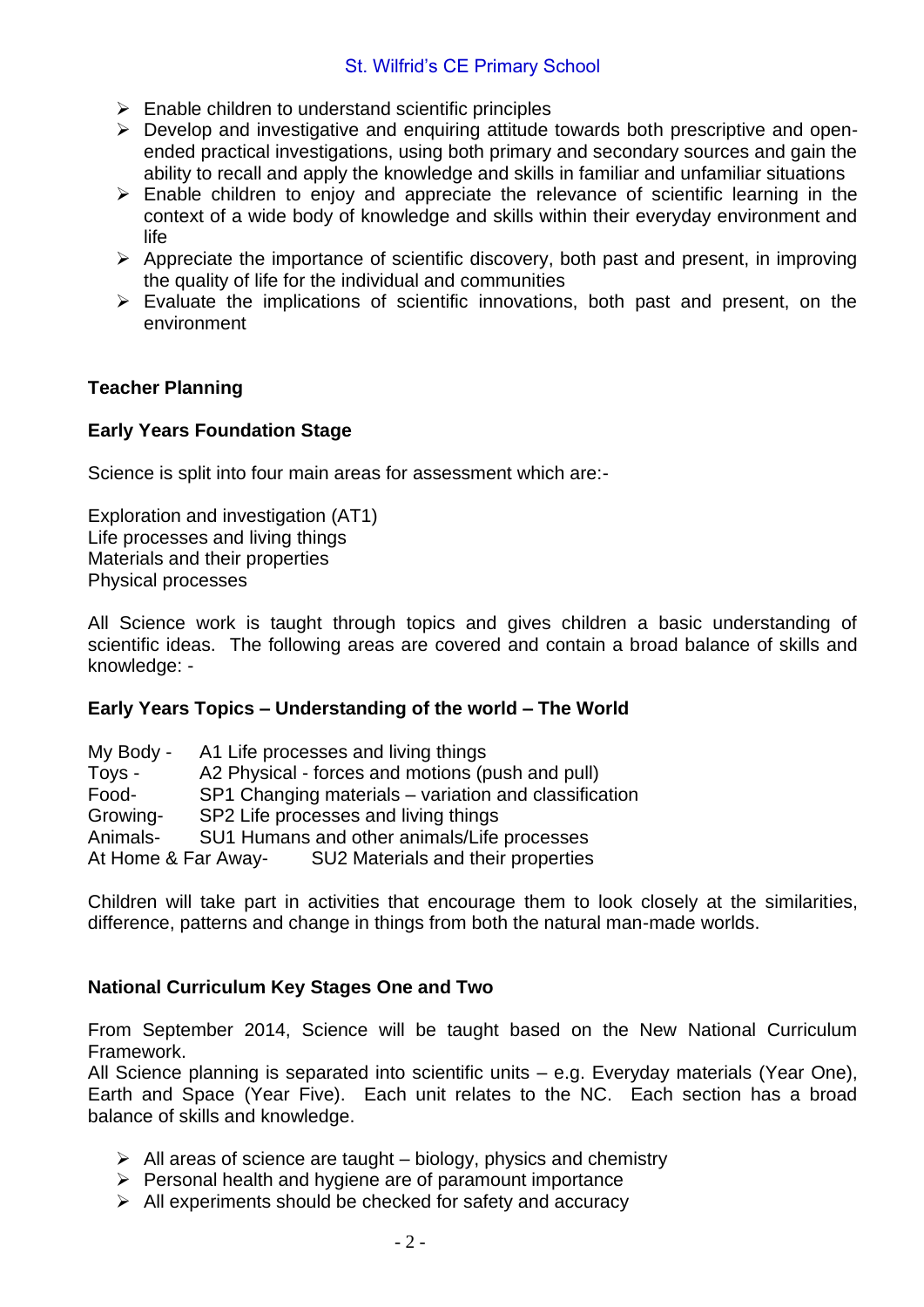$\triangleright$  The need to confirm the results of experiments by repetition is understood

Teachers will also teach Science by giving information and knowledge and also by allowing independent research.

Both KS1 and KS2 will emphasise aspects of knowledge and understanding following statutory requirements as published in the National Curriculum framework in the following areas.

KS1:

- ➢ Working scientifically
- ➢ Plants
- $\triangleright$  Animals, including humans
- $\triangleright$  Everyday materials
- ➢ Seasonal changes
- $\triangleright$  Living things and their habitats

LKS<sub>2</sub>:

- ➢ Working scientifically
- ➢ Plants
- $\triangleright$  Animals, including humans
- ➢ Rocks
- ➢ Light
- ➢ Forces and magnets
- $\triangleright$  Living things and their habitats
- ➢ States of matter
- ➢ Sound
- ➢ Electricity

#### UKS2:

- $\triangleright$  Working scientifically
- $\triangleright$  Living things and their habitats
- $\triangleright$  Animals, including humans
- $\triangleright$  Properties and changes of materials
- $\triangleright$  Earth and space
- ➢ Forces
- $\triangleright$  Evolution and inheritance
- ➢ Light
- ➢ Electricity

## **Classroom Delivery**

#### **Early Years Foundation Stage**

All experiments are delivered in a variety of ways. Children may work as a whole class, in small groups, or individually as appropriate.

The delivery of lessons encourages children to make predictions, ask questions about why things happen and how things work. They try to suggest their own explanations.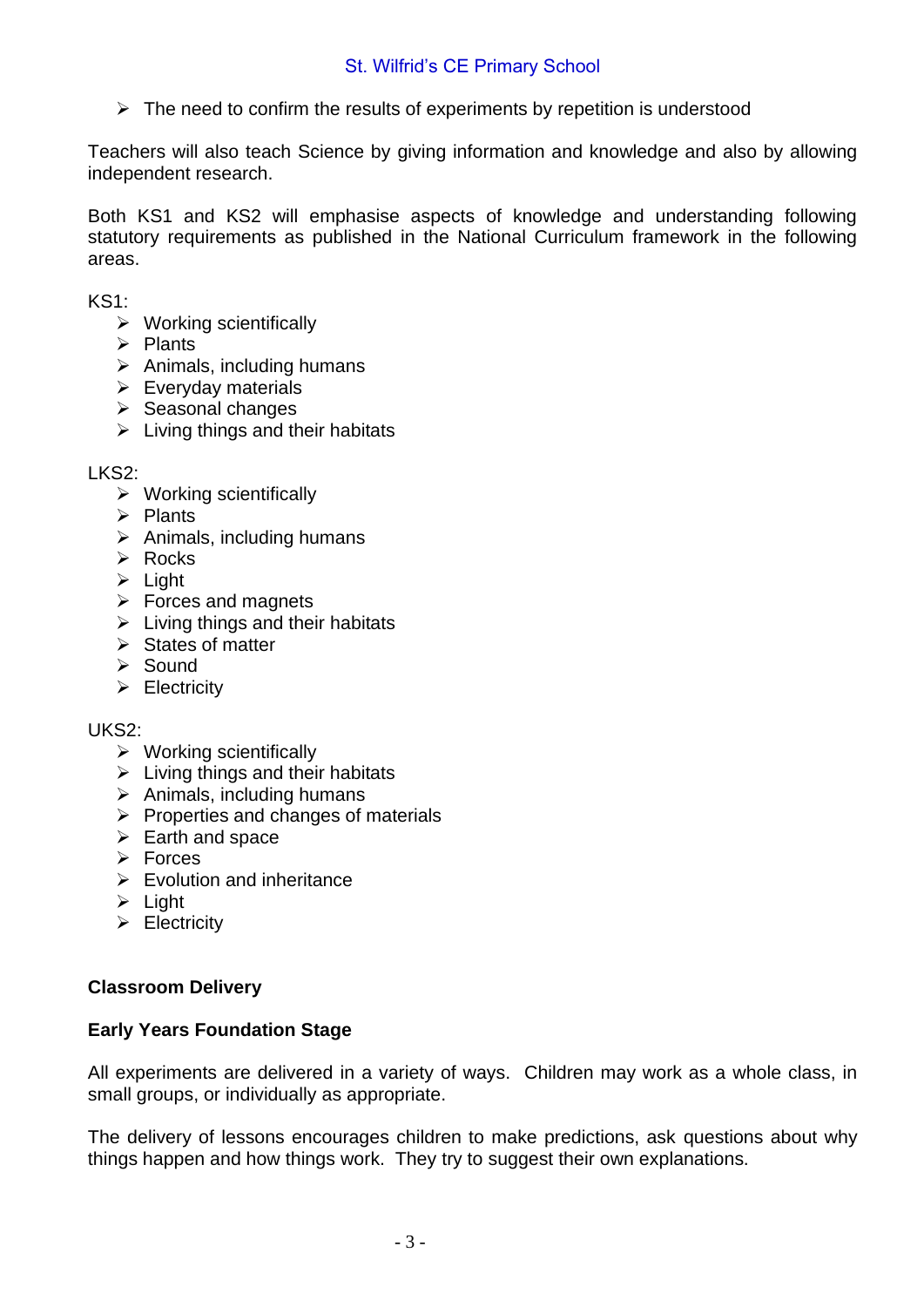Throughout their studies, children will be assisted in their understanding of cause and effect by trying things out.

## **National Curriculum Experimental Work KS1 and KS2**

All experiments are planned and tested and may be delivered as a whole class, in small groups or individually as appropriate. Generally, it is considered better for the children to be working in groups of similar ability; however mixed ability groupings can be useful when assessing ability to design open-ended experiments.

In the classroom the teacher seeks to: -

- $\triangleright$  Be aware of the children's previous experience
- $\triangleright$  Set up experiments or create an environment for experimentation
- $\triangleright$  Step in appropriately giving hints
- ➢ Demonstrate if appropriate
- $\triangleright$  Assess specific aspects of the experiments

The children in KS1 experience a range of different styles of experiments and they should learn through: -

- $\triangleright$  Observing human, animal and plant experiments
- ➢ Questioning, hypothesising and investigating their own simple experiments
- $\triangleright$  Measuring by appropriate means
- $\triangleright$  Recording by appropriate means
- ➢ Needing to recall previous knowledge and understanding
- $\triangleright$  Appreciate the need for simple fair testing

The children in KS2 experience a range of different styles of experiments and they should learn through: -

- $\triangleright$  Observing and hypothesising using previous knowledge and experience
- $\triangleright$  Choosing relevant and available equipment
- ➢ Understanding fair testing and isolating variables
- ➢ Understanding that some experiments are open ended and may have unexpected results and therefore, by nature, nay not reach a satisfactory conclusion
- $\triangleright$  Measuring by appropriate means
- ➢ Recording by appropriate means, applying a range of different methods, using graphs and covering the following headings:
	- E.g. Equipment what we used

Prediction/Hypothesis - what we thought would happen Method – what we did

Observations/Results – what we observed

Conclusions - what we found out

 $\triangleright$  Considering the evidence to help show scientific principles and generalisations.

#### **Resources**

The classes are resourced for appropriate experiments. There is a list of resources and where they are kept in each classroom, with a master copy being kept in the Science Cupboard between year two and year 3.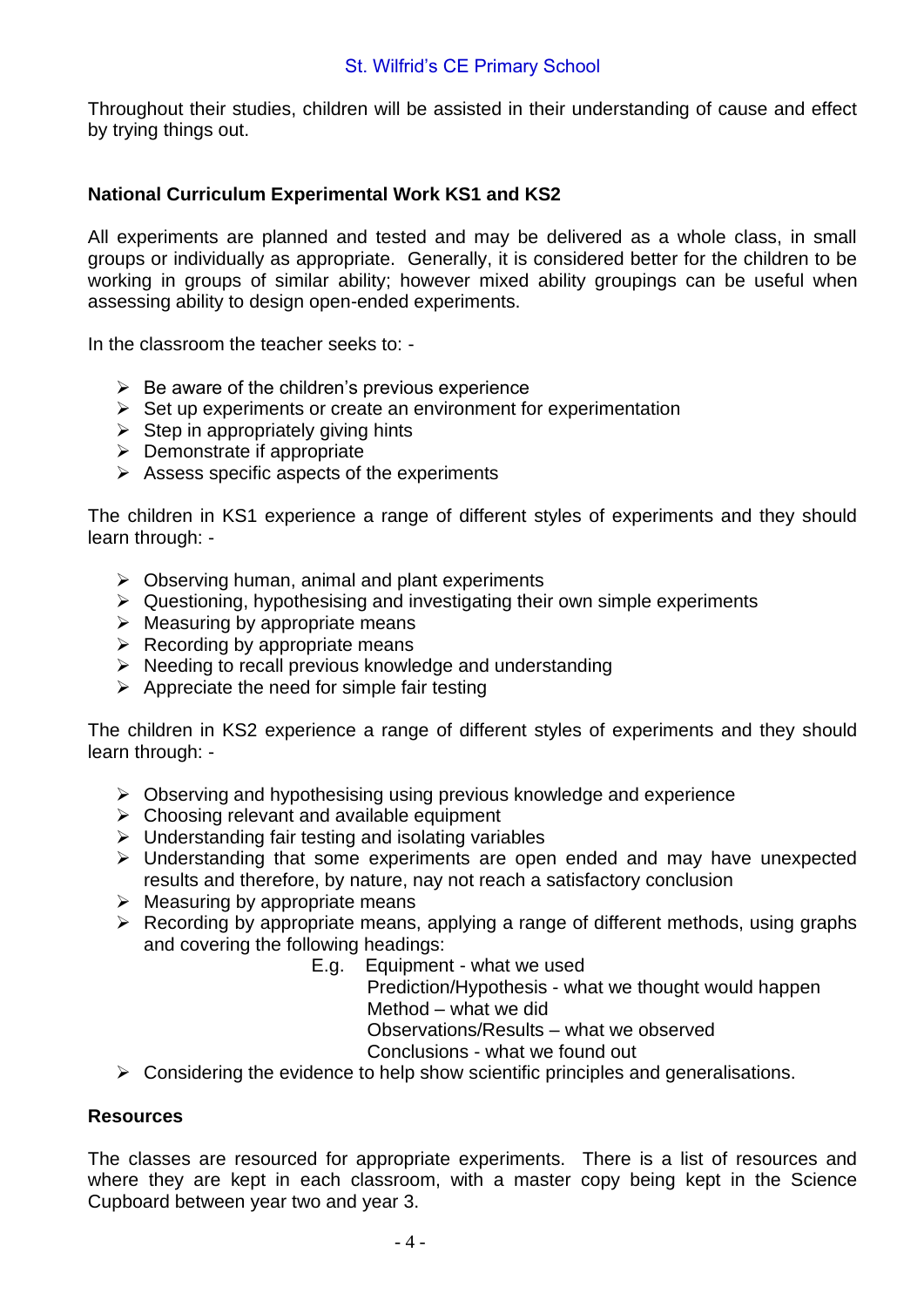#### St. Wilfrid's CE Primary School

Teachers keep most resources in their classrooms, although some resources are stored in the Science cupboard (between year two and year three) or in the storeroom. Annually, staff are given an opportunity to order new resources, budget allowing.

#### **Assessment and Recording**

With the introduction of the New National Curriculum in September 2014, the assessment of Science will be reviewed throughout the year based on experiences through the implementation of the curriculum and further information and resources which come available.

#### **Early Years Foundation Stage**

The teacher assesses: -

- $\triangleright$  Scientific, experimental and investigative skills
- ➢ Scientific knowledge

Recording for these two areas is ongoing throughout the year, tracking achievement of Early Learning Goals (ELGs) and general observations which are noted. Details are found in the Early Years Profile under Understanding of the World.

#### **Scientific, Experimental and Investigative Skills**

When children are carrying out an experiment, the teacher will assess the skills of: -

- ➢ Prediction
- ➢ Observation
- ➢ Questioning

#### **Scientific Knowledge**

During the year, the teacher is required to assess knowledge and details are found in the policy of the Early Years. This covers: -

- ➢ Growing
- $\triangleright$  Life cycles
- ➢ Human body
- ➢ Sorting materials
- $\triangleright$  Changing materials
- ➢ Magnets

#### **National Curriculum Key Stages One and Two**

#### **Experimental and Investigative Skills –** *'AT1'*

When children are carrying out an experiment, teachers are required to educate pupils in using the following sections. However, teachers are advised only to assess two of the eight sections at a time. The eight sections are: -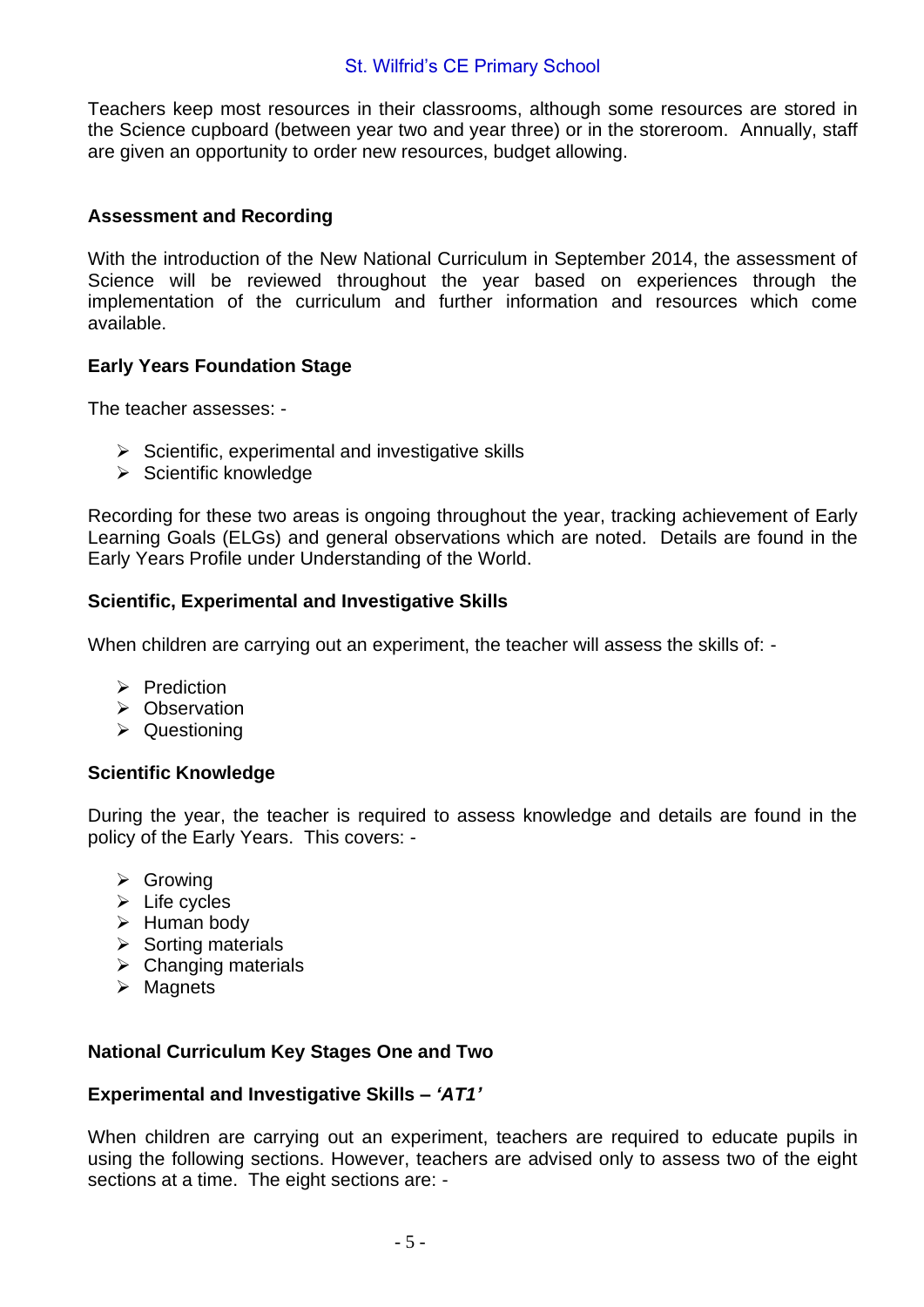- ➢ Predicting
- $\triangleright$  Measuring
- ➢ Planning
- $\triangleright$  Fair testing
- ➢ Observing
- ➢ Recording
- ➢ Interpreting
- ➢ Working Systematically

Teachers may also be helped in their assessment by looking at the lists found in the Classroom Delivery section of this document.

## **Scientific Knowledge** *'AT2,3,4'* **- National Curriculum Levels**

The teacher assess: -

- $\triangleright$  Scientific, experimental and investigative skills
- ➢ Scientific knowledge

During the year, teachers are required to assess knowledge and record it on the assessment sheet shown in Appendix A. This should be done through identifying those pupils who are working towards, working at or working beyond expectations. The staff should continually assess the children's knowledge through discussion and by observation and short tests. Once yearly, teachers are required to give each child a National Curriculum level using the Attainment Targets sub-levels, and mini-levels. These are given to the Head Teacher. These levels can also be recorded on Appendix A.

Assessments will be passed onto the next class teacher to inform their planning.

#### **Special Needs and Differentiation**

Children are encouraged to work at the appropriate level according to the NC. It is not implicit that a low ability in reading and writing means a low ability in scientific learning and knowledge. The staff are aware it is necessary to consider a child's ability purely in terms of Science. Photographs can be used for recording and assessment in these cases.

Differentiation will often be by expectation rather than by task. However, teachers are aware that if groups are organised by ability, it is easier to differentiate the initial expectations – for examples the accuracy of measuring or the system of recording data etc.

Any difficulties arising throughout the year will be recorded on Appendix A, in the comments section as appropriate, so the next teacher will be informed.

## **Monitoring and Setting Standards**

The co-ordinator, together with the curriculum co-ordinator, the Head Teacher and the Governors, has responsibility for monitoring standards of Science across the School.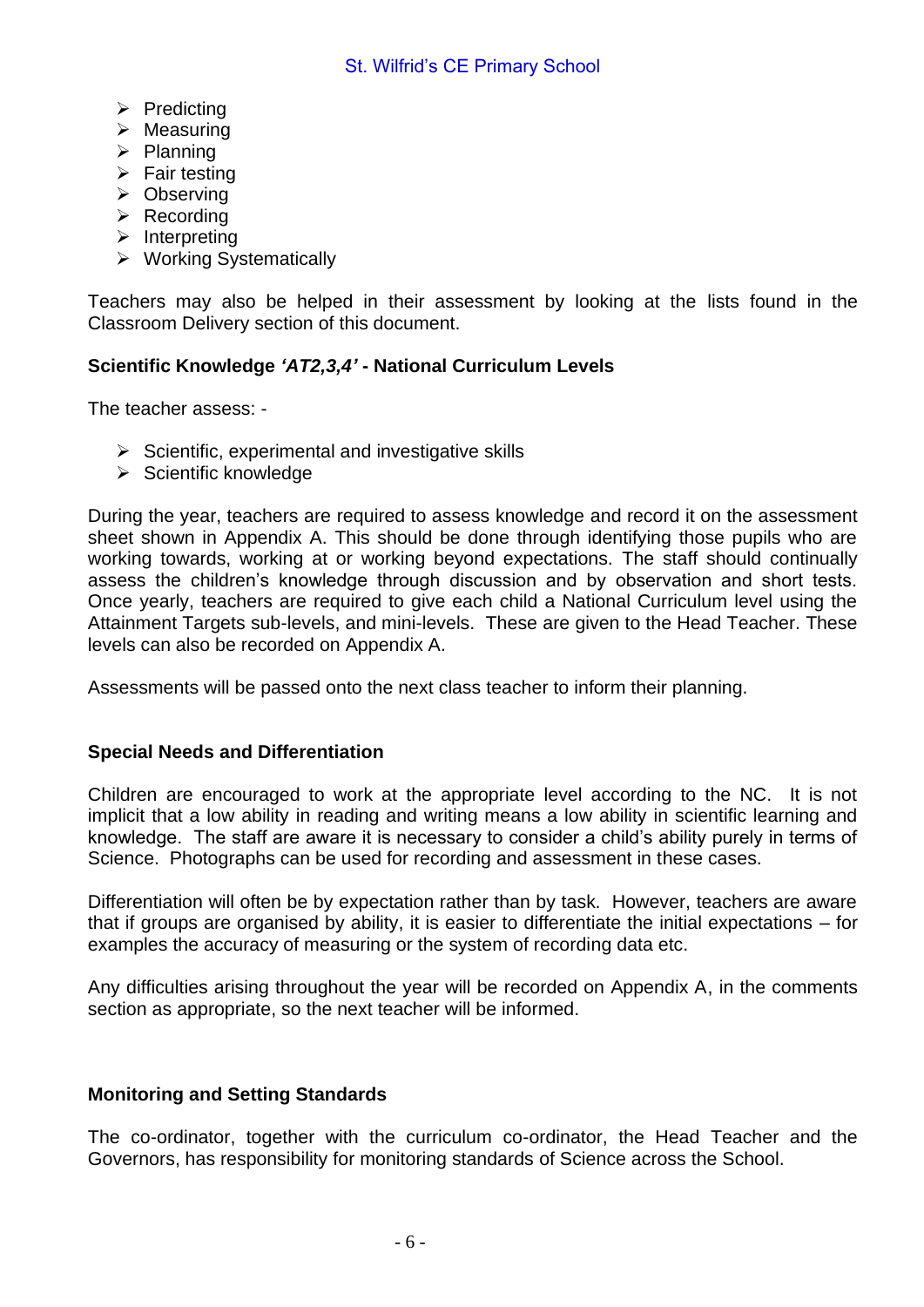In Science the following systems are usually in place for the co-ordinator to monitor standards annually: -

- ➢ Working with children from different classes once a year as time allows
- ➢ Reviewing various experiments and topics from each Key Stage, discussing them with three children of differing abilities, according to NC levels
- ➢ Collecting recorded data and experimental reports from three children, of differing abilities, each class specifically to consider knowledge and understanding levels

The co-ordinator will outline a timetable of monitoring each year as part of the School Improvement Plan (SIP). The co-ordinator will retain the experiments and some other work, as appropriate, and place them in the Science Portfolio. The co-ordinator will report back to staff generally and individually, detailing where improvements can be made.

## **Evaluation**

The school evaluates Science by: -

- $\triangleright$  Keeping a portfolio of samples of work
- ➢ Reviewing topics and considering current children's needs
- ➢ Monitoring assessment results
- ➢ Keeping a class assessment record sheets of each child's NC level
- $\triangleright$  Staff meetings formal and informal
- $\triangleright$  Staff consultations at the end of the school year

## **Safety Advice**

Teachers need to be aware of working safely in Science and educating pupils to work and conduct experiments in a safe manner.

Precautions should be taken to ensure the safety of both pupils and adults as appropriate during all experiments. For example, through the wearing of safety goggles, over shirts or safety gloves.

The teacher is the person who has responsibility for safety matters.

Teachers must ensure that he/she is present whenever a Science experiment is being carried out. This may be the teacher simply being in the room, or it may be a parent who has been made aware of the potential dangers.

Students need to be directly advised and supervised by the teacher for this type of work.

All Science experiments need to be assessed for risk and teachers are required to seek help from the Science Co-ordinator if there is any perceived danger. If a teacher has any doubts about the safety of an experiment, advice must be sought before proceeding.